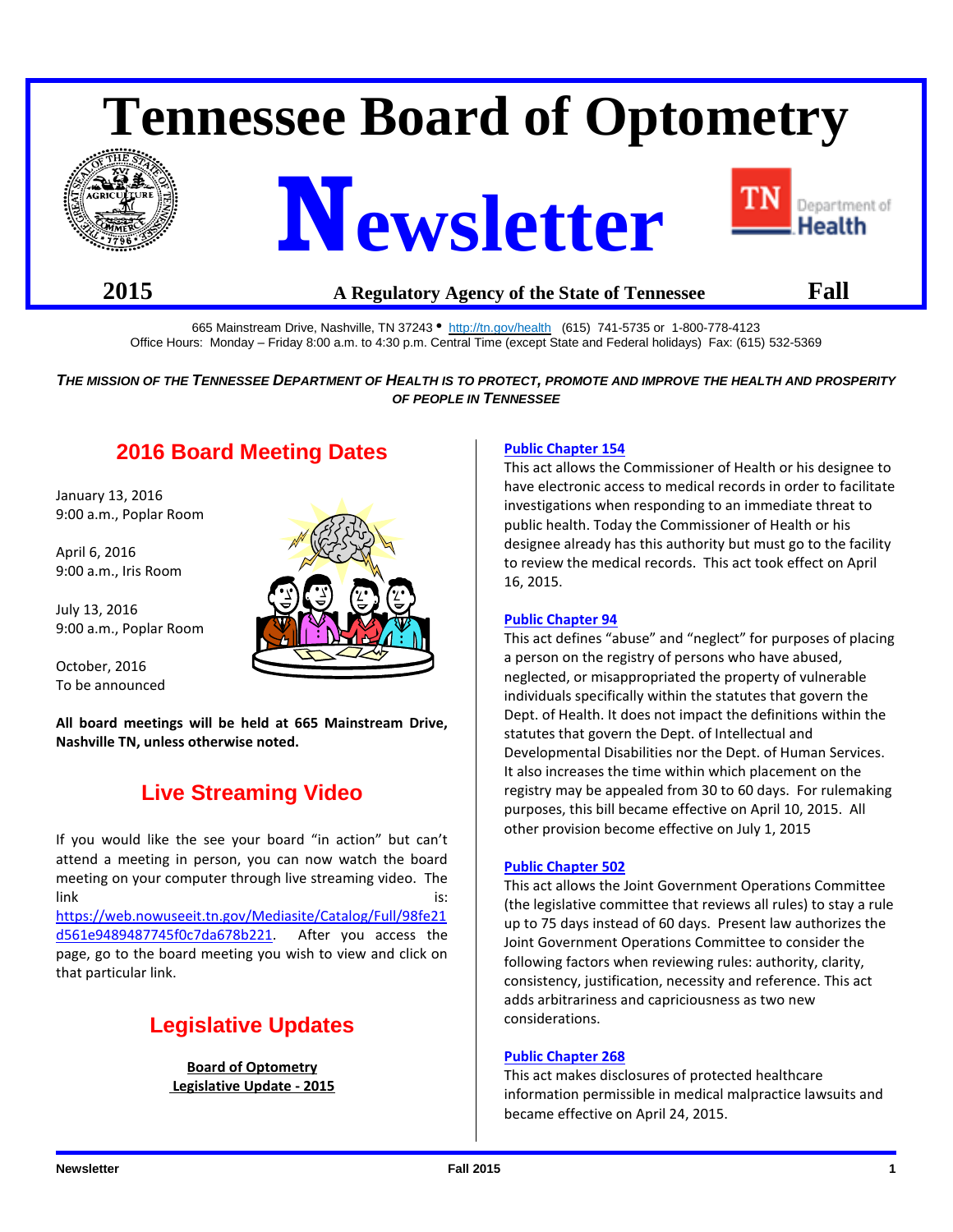#### **[Public Chapter 349](http://share.tn.gov/sos/acts/109/pub/pc0349.pdf)**

This act makes all rules with the secretary of state after January 1, 2014 permanent. This act also schedules Board of Optometry rule 1045-02-.17 to expire on July 1, 2015.



## **RULE AMENDMENTS**

Chapter 1045-02 General Rules Governing the Practice of Optometry Amendments

Rule 1045-02-.01 Fees is amended reducing the application fee from \$300.00 to \$250.00. The renewal fee has been reduced from \$330.00 to \$275.00.

Rule 1045-02-.05 Continuing Education is amended by changing the CE cycle from a calendar year to a renewal month year. Effective January 1, 2016, an Optometrist with a renewal date in the year 2016 and beyond must complete thirty (30) hours of Board approved continuing education during the twenty-four (24) months that precede the licensure renewal month.

Further, all licensees holding a current Tennessee license shall complete a minimum of two (2) of the thirty (30) required hours of continuing education related to controlled substance prescribing, which must include instruction in the department's treatment guidelines on opioids, benzodiazepines, barbiturates, and carisoprodol and may include topics such as medicine addiction, risk management tools, and other topics approved by the Board. Any one (1) or two (2) hour course designed specifically to address prescribing practices must be pre-approved by the Board.

Also amended, for those who are therapeutically certified, a minimum of twenty (20) of the thirty (30) hours of continuing education is required in courses pertaining to ocular disease and related systemic disease, as described in subparagraph (2)(e). At least two (2) of these twenty (20) hours shall be a course or courses designed specifically to address prescribing practices.

Each licensee shall maintain current certification in cardiopulmonary resuscitation (CPR). Such certification shall be obtained from a course approved or offered by the American Heart Association, the American Red Cross, or any other entity approved by the board.

Rule 1045-02-.07 Diagnostic and Therapeutic Certification is amended to read: no therapeutically certified optometrist shall use pharmaceutical agents by injection except to counter anaphylaxis until they have received approval from the board. The board will not approve the use of injections until the optometrist demonstrates to the board's satisfaction sufficient educational training and/or clinical training, and submits proof of current certification in cardiopulmonary resuscitation (CPR). The education must be obtained from a course approved or offered by the American Heart Association, the American Red Cross, or any other entity approved by the board.

(*These rules will become effective October 27, 2015. To view the amended rules, visit:*

<http://share.tn.gov/sos/rules/1045/1045.htm> )

## **Professional Privilege Tax**

TENN. CODE ANN. §67-4-1701, et seq., requires the payment of an annual professional privilege (occupation) tax. The law requires your licensing board to refuse to allow you to renew your professional license If you fail to pay your professional privilege tax. Upon receipt of certification from the Department of Revenue that a licensee is in arrears more than 90 days, the law requires that your ability to renew your license be held in abeyance until our office receives a written tax clearance from the Department of Revenue. Avoid any interruption in your ability to practice your profession by remitting your tax to the Department of Revenue in a timely fashion.

#### <http://tn.gov/revenue/topic/professional-privilege-tax>

If you have moved out-of-state, but maintain a license, you are still responsible for paying the Professional Privilege Tax. If your license is in "active" status as of June 1 of any year, no matter if you live in Tennessee or out-of-state, you are required to pay the yearly professional privilege tax.

**Note: The Board of Optometry does not assess this tax.** 

# **Electronic Notification for Licensed Health Professionals**

#### **NOTICE TO ALL LICENSED HEALTHCARE PROFESSIONALS – ELECTRONIC NOTICE OPTION**

On January 1, 2013, a new law became effective requiring all Tennessee health professional boards to provide electronic notices to healthcare professionals they license. The law gives healthcare professionals the option of being notified electronically of the following: (1) Renewals of license, certification or registration; (2) Any fee increases; (3) Any changes in state law that impact the license holder; and (4)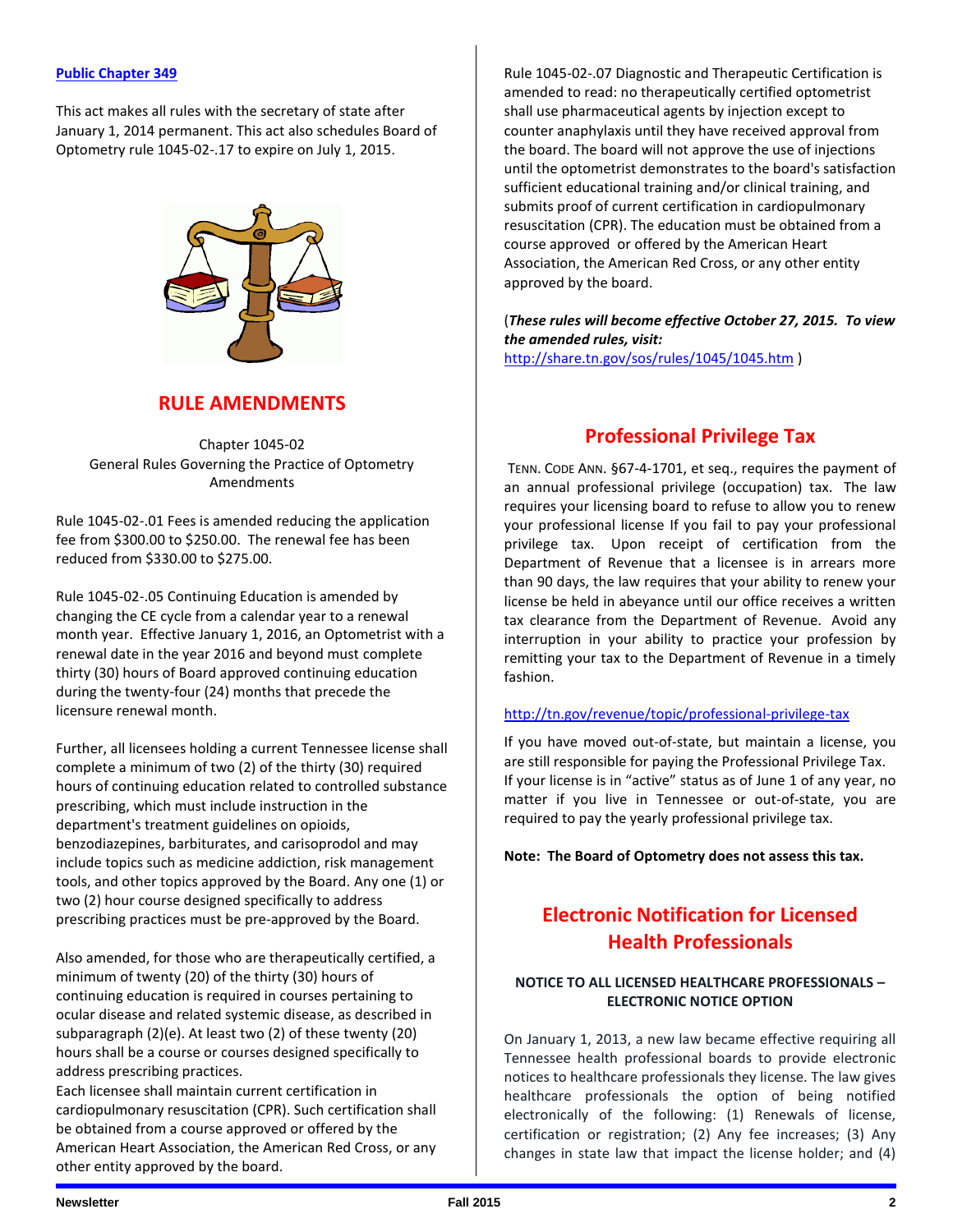Any board meeting where changes in rules or fees are on the agenda. If a healthcare professional "opts in", the Department of Health will also be able to alert him or her of critical public health matters impacting Tennessee. Please visit apps.tn.gov/hlrs/begin.jsp and complete the registration process to opt in. Upon receipt of a current email address, those who opt in will begin to receive ALL notices electronically rather than through the United States mail. Please note opting in means license renewal notification will be delivered electronically approximately 45 days in advance of the expiration date. The electronic notice will direct the licensee to the appropriate Web page to renew. For professions that do not permit licensees to renew their licenses online, a paper renewal will continue to be provided. For more information, contact the Health Professional Boards office at 615-741-5735 or toll-free at 1-800-778-4123.

# **Renew Your License Online**



Practitioners may access the online service at https://apps.tn.gov/hlrs/ to renew their licenses up to 70 days prior to the expiration date.

Click the "Licensing Renewal" link where you can renew your license and update your professional license information. *Licensees are responsible for renewing their licenses on time and keeping the Board apprised of current information. It is a violation of the law and of the Board's rules to practice on an expired license.*

**-Step 1**: **Login -** Select our board and your profession and enter your license number.

**-Step 2**: **Update your Information -** Change your home and/or office address.

**-Step 3**: **Enter your renewal information -** Answer all necessary questions, as if you were completing your hardcopy form.

**-Step 4**: **Payment -** Enter your credit card information through the secure site and choose "submit".

If you have met all of the criteria necessary, your renewal certificate will be mailed to you in approximately one week. Updated license information will be available on the department's web site within two business days.

## **Retirement of License**

If you are not practicing in Tennessee and do not wish to renew your license, it is suggested you retire your license rather than have it fall into failed to renew status. A retirement form may be obtained at our website at:

<http://tn.gov/health/article/OPT-applications>

If you do not have access to the internet, you may request a retirement form be mailed to you. (See Board address on page 4.)



The Office of Investigations is responsible for receiving and processing all complaints for the licensure boards. To file a complaint, please contact the Office of Investigations at 1- 800-852-2187 or visit our website where you may download and print out the complaint form.



# **Have you moved/changed your name?**

Must be reported in writing or by e-mail to the board's office within 30 days! Please include the following:

- your name and license number;
- your profession;
- your old address and phone number;
- your new address and phone number, e-mail address, and/or your fax number;
- your signature!
- If your name has changed due to marriage or divorce, you must send a copy of the document that made the change in status.

Keeping the board's administrative staff up to date on your location facilitates the timely notification to you of important information such as your application for licensure renewal and important statutory and rule changes.

A form for the change of address/name can be found at: